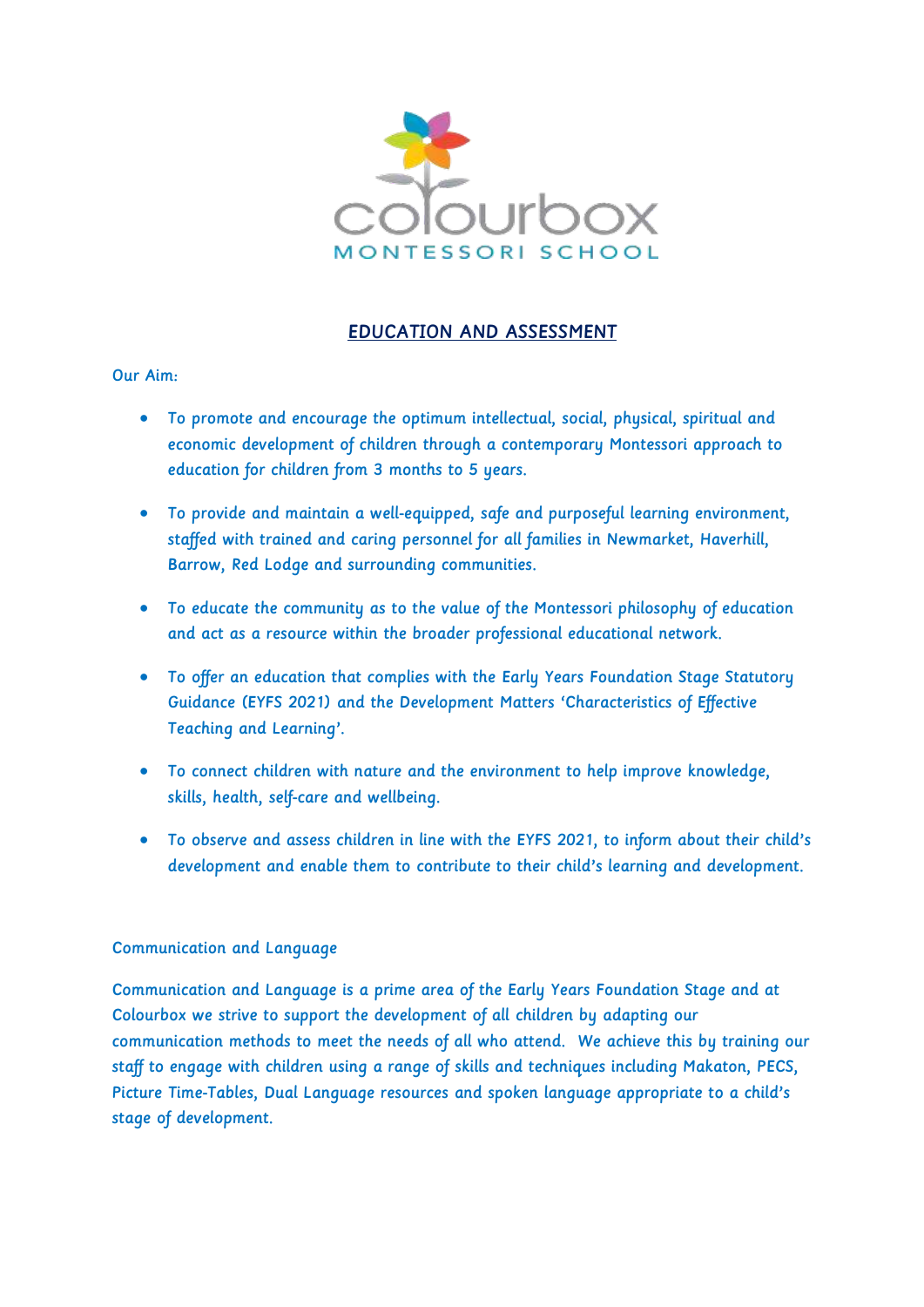Where children have English as an additional language we will work closely with the parents and guardians to support their particular needs. The nursery has developed new and innovative resources, such as picture curriculum folders and dual language books, recorded with parents, so that children with EAL can play and thrive in the environment and are enabled to communicate their needs and feelings. The dual language talking books enable children to listen to singing and stories in their home language.

We feel that it is vitally important to foster pride and to show recognition of the child's first language. Our teachers speak many languages and we encourage staff to communicate with children in their home language and English. We provide story books and fact books in a range of languages. We also invite children, staff, parents and carers to share their cultural traditions with the class. The whole nursery benefits from this rich experience.

Children with EAL and/or Communication Development needs will be supported individually and in groups. The effectiveness of our provision will be analysed through the Cohort tracking of 'Children with EAL' and 'Children with Communication and Language Support Needs'.

#### Cultural and Religious Education

Here at Colourbox we focus on teaching children about cultures, religions and lifestyles from around the world. The following aspects of this policy must be observed by all staff:

- Activities will be age-appropriate.
- Work may expose children to religious views but will not impose any particular view.
- Content must be academic but not devotional.
- Children may study cultural/ religious beliefs, but we will not teach a child what to believe.

Within the parameters of the academic study of culture, religion and lifestyles, teachers may display objects, artefacts and symbols that give form to a variety of religious customs, beliefs, and expressions. Any classroom and school displays, presented as a part of religious study or holiday activities, will meet the following criteria:

- The display will be exhibited on a temporary basis.
- The display will be constructed in a manner that presents no endorsement, favouritism, or promotion of a single religion or belief.
- The display will include non-secular as well as secular symbols.
- The display will include appropriate and descriptive labels attached to the symbols.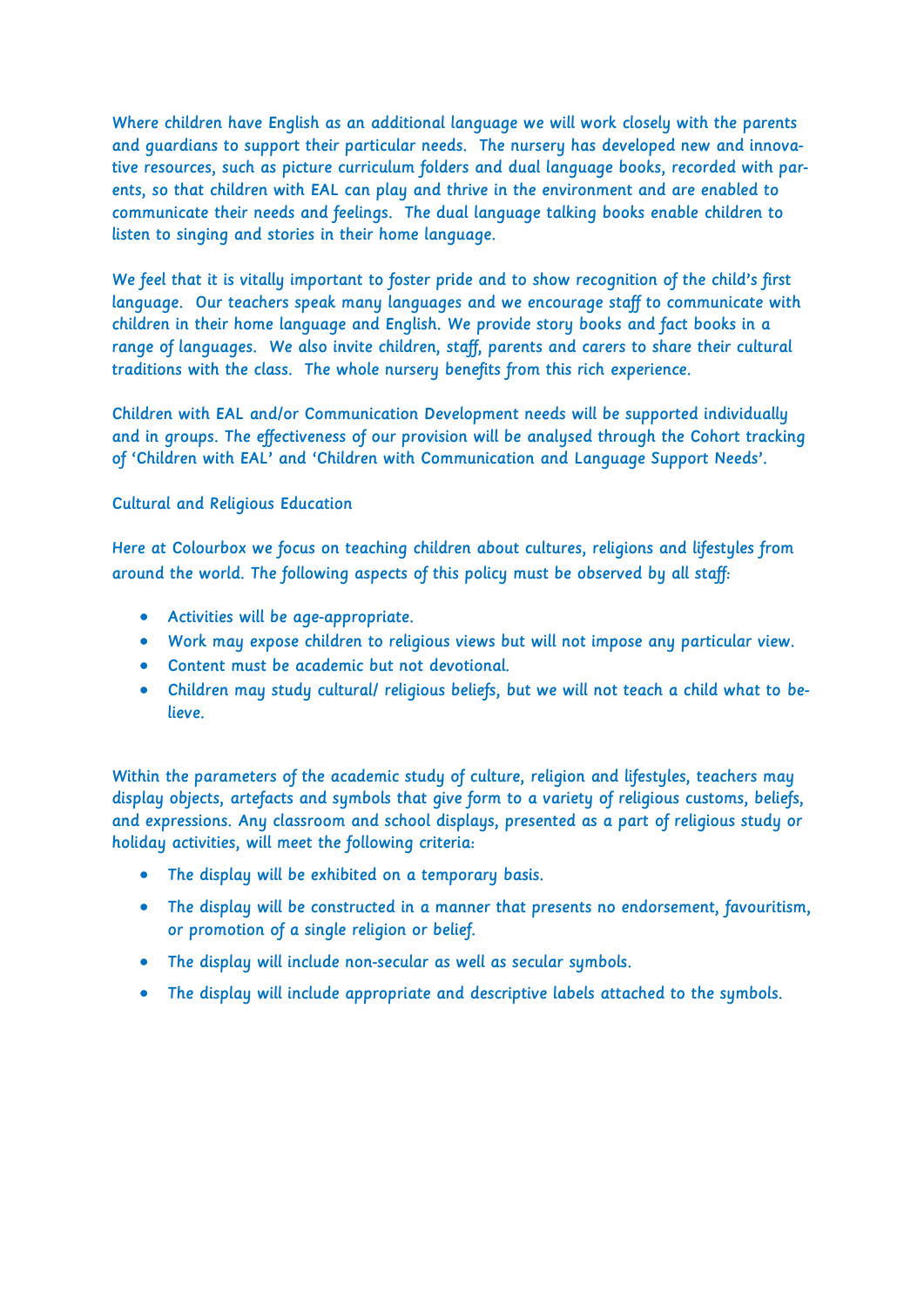#### Outdoor learning

We recognise that children are active learners and that brain and body develop together. Outdoor play offers unique opportunities that cannot be provided indoors. Outdoor play enables us to build on children's natural motivation to be outside as well as promoting active healthy lifestyles. If we are to support children's holistic development, outdoor play must be an integral part of our practice. We advise parents/carers to send children in clothing appropriate for outdoor activities that are labelled and suitable for the season.

Children will be given the opportunity to access the outdoor areas each session, wherever possible moving freely between indoors and outdoors. Resources provided will support learning using Montessori philosophy, Forest School philosophy and the Early Years Foundation Stage.

## Educational visitors and outings

Visitors to our nurseries can provide the opportunity for children to learn about the wider community in which they live and help them develop a respect for, and understanding of differences. Our aim is to provide a structured method for welcoming visitors while ensuring the safety of children and staff.

Visiting sites outside the nursery can provide an opportunity for children to learn about the local community in which they live and help them develop a respect for, and understanding of the wider world. Our aim is to provide a structured method for planning visits while ensuring the safety of children and staff.

## Assessment of children's learning

The Montessori curriculum is organised in a developmental sequence from one phase of learning to the next. Individual children are able to work successfully through the curriculum in their own unique way. For this reason, comparisons between children may not be meaningful, particularly as children are grouped in a multi-age classroom and there are small numbers of children at the same age and stage. Assessment in our classrooms, therefore, is based on each child's mastery of skills and knowledge.

Children display their progress and achievement through a variety of modes, including play, spoken and written language, interaction with other children and with adults, creative arts such as model-making, music, drama and through applying what they have learned in practical ways. Feedback from parents also provides valuable information about children's development and it is important that parents are considered our partners in their child's learning.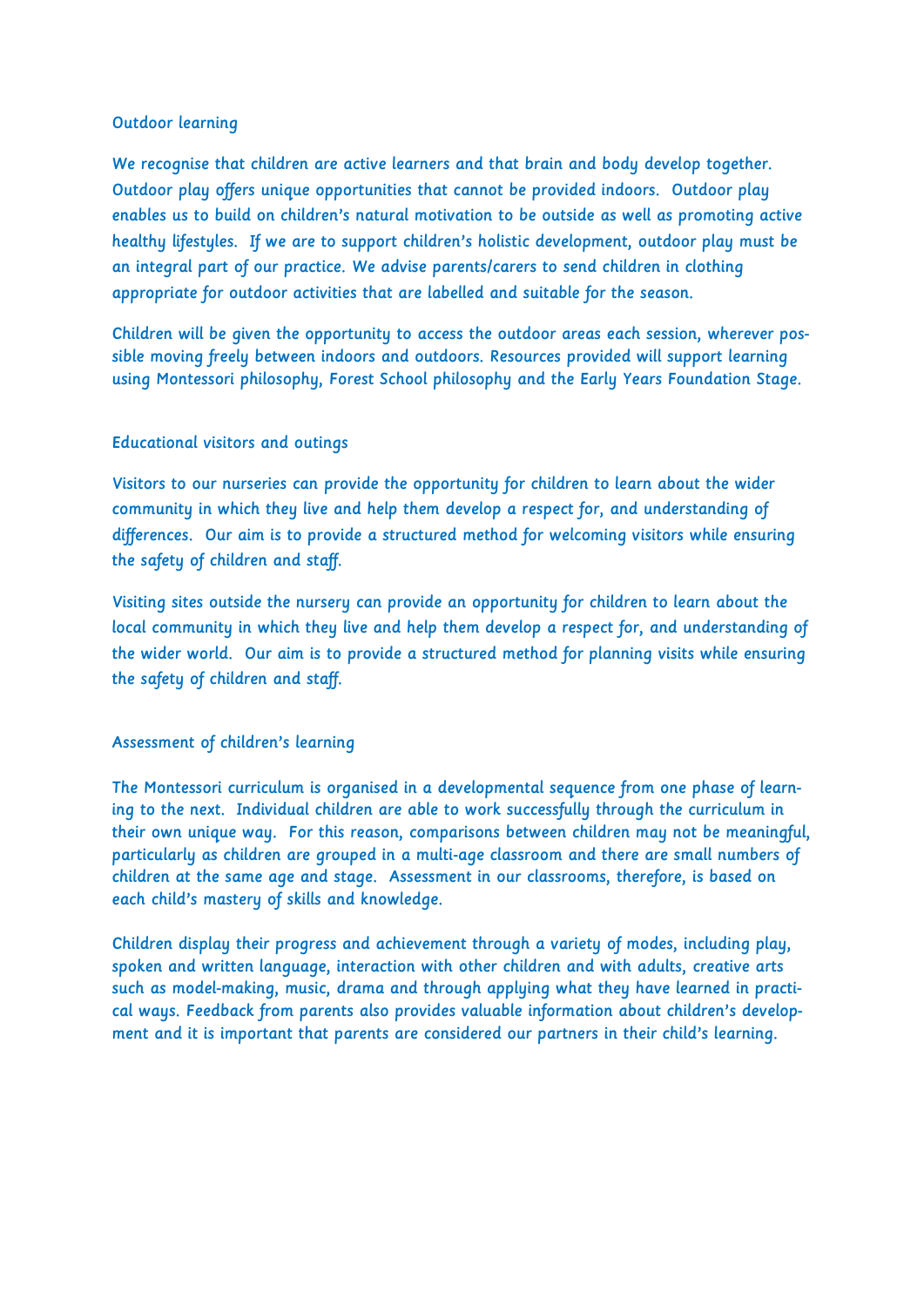What does the Early Years Foundation Stage ('EYFS') say about Assessment?

"Assessment plays an important part in helping parents, carers and practitioners to recognise children's progress, understand their needs, and to plan activities and support"

"Ongoing assessment (also known as formative assessment) is an integral part of the learning and development process."

### Formative Assessment:

Our teachers keep records to ensure that children are provided with appropriate activities and challenges. Our records, using Blossom, show the development a child has made each term, linked to the EYFS and DM CoETL.

Here at Colourbox, we operate a 'Key person' system and each staff member has a 'key' group of children for whose records they are primarily responsible. However, all staff work with and record observations of all children as it is appropriate for all the adults in contact with the child to be involved in observation and assessment.

#### Summative Assessment:

Summative Assessments will be produced using Blossom which links activities to the EYFS. A Baseline Assessment will be completed for all children within their first half term. The 2-yearold checks will be completed for children between the ages of two and three. Prime and Specific Area EYFS links will be added termly. Should developmental delay become apparent for any child then the Initial Concerns Form should be completed and passed to the SENCO so that 'Early Help' strategies can be implemented and support can be put in place. Parental permission must be sought before information is shared directly with other relative professionals; however, parents will also be encouraged to share information from the progress check with other relevant professionals.

At the end of a child's time at Colourbox Montessori School, the child's 'key person' will prepare a summary of the child's learning to date in all areas of learning using the EYFS profile on Blossom. This summary should be passed to the child's next school as it will provide important information to help the next provider plan for future learning.

For children at the end of the EYFS, an EYFS Profile ('EYFSP') must be completed. This is based on the practitioner's ongoing observation and assessments in all areas of learning as defined in the EYFS. Each child's developmental level will be assessed against the early learning goals and recorded as either 'meeting expected levels' or 'emerging'. Suffolk County Council will support staff with this process.

Observation and Assessment are the essential tools of watching and learning with which we, as practitioners, can explore the learning that has taken place and support the future